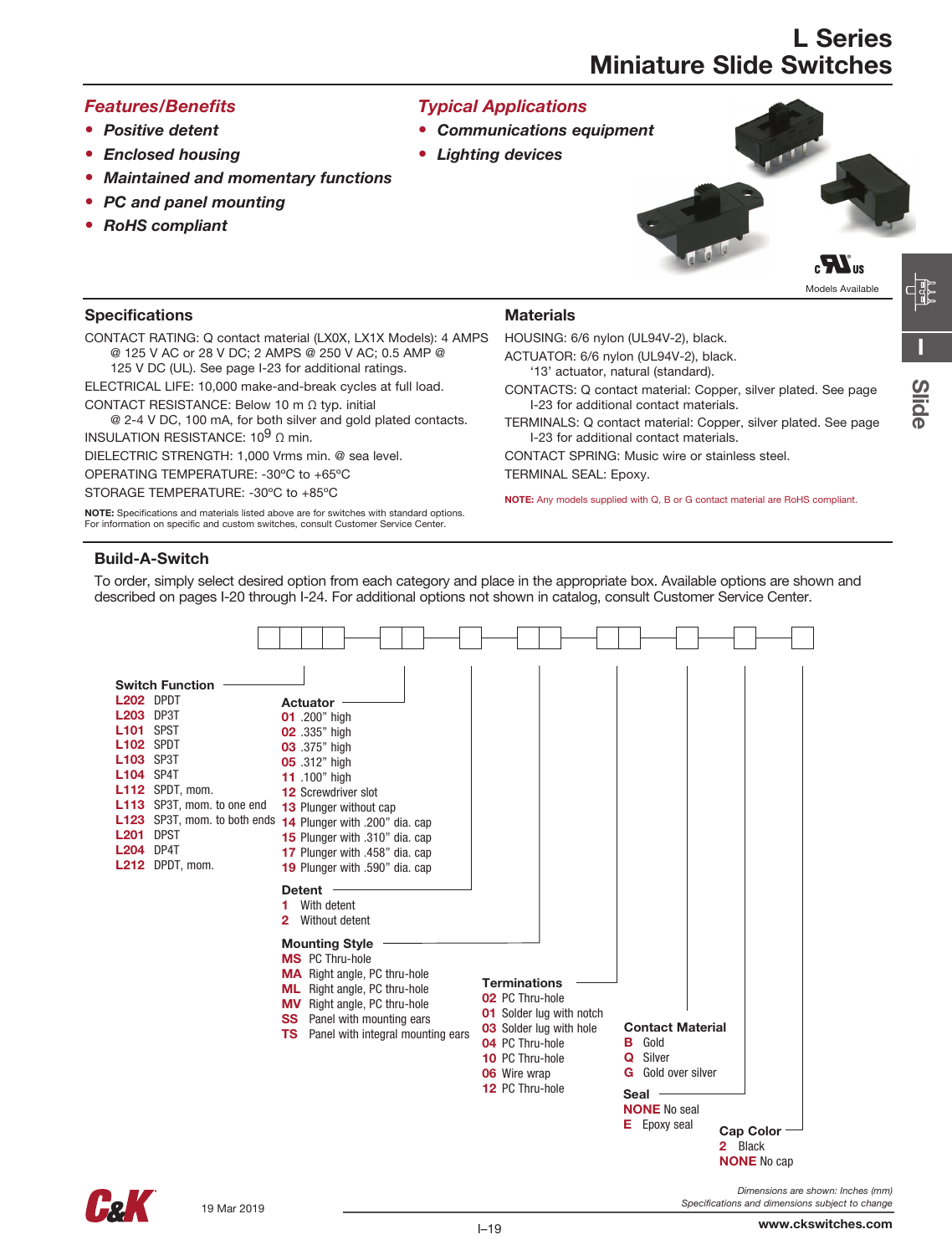| <b>SWITCH AND LOCK FUNCTION</b> | 1 <b>ETHERTERED I</b> |
|---------------------------------|-----------------------|
|---------------------------------|-----------------------|

| NO.<br><b>POLES</b> | <b>MODEL</b><br>NO. | <b>SWITCH FUNCTION</b> | <b>SCHEMATIC</b>                                                       | <b>AVAILABLE</b><br><b>MOUNTING</b><br><b>STYLES</b> |
|---------------------|---------------------|------------------------|------------------------------------------------------------------------|------------------------------------------------------|
| SP                  | L <sub>101</sub>    | <b>SPST</b>            | $\frac{1}{2}$                                                          | ML, MS, SS                                           |
|                     | L <sub>102</sub>    | <b>SPDT</b>            | $\begin{smallmatrix} 1 & 2 & 3 \\ 2 & -2 & 2 \end{smallmatrix}$        | ML, MS, SS                                           |
|                     | L <sub>112</sub>    | SPDT-MOM.              | 123                                                                    | ML, MS, MV, SS                                       |
|                     | L <sub>103</sub>    | SP3T                   | $\begin{array}{c} 1 & 2 & 3 & 4 \\ 2 & 2 & 9 \\ 1 & 1 & 1 \end{array}$ | MA, MS, TS                                           |
|                     | L113                | SP3T-MOM, to one end   | $\begin{array}{ccc} 1 & 2 & 3 & 4 \\ 2 & 2 & 0 & 9 \\ \end{array}$     | MA, MS, TS                                           |
|                     | L <sub>123</sub>    | SP3T-MOM, to both ends | 1234<br><u>مرہ مرہ</u>                                                 | MA, MS, TS                                           |
|                     | L <sub>104</sub>    | SP4T                   | 12345                                                                  | <b>MS</b>                                            |

| NO.<br><b>POLES</b> | <b>MODEL</b><br>NO. | <b>SWITCH</b><br><b>FUNCTION</b> | <b>SCHEMATIC</b>                                                                  | <b>AVAILABLE</b><br><b>MOUNTING</b><br><b>STYLES</b> |
|---------------------|---------------------|----------------------------------|-----------------------------------------------------------------------------------|------------------------------------------------------|
| <b>DP</b>           | <b>L201</b>         | <b>DPST</b>                      | $\overset{1}{\bullet}$<br>$\circ$ $\circ$<br>45                                   | MA, MS, SS                                           |
|                     | L202                | <b>DPDT</b>                      | $\begin{smallmatrix} 1 & 2 & 3 \\ 2 & -2 & -2 \end{smallmatrix}$<br>ಕಿಕಾ<br>4 5 6 | MA, MS, SS                                           |
|                     | <b>L212</b>         | DPDT-MOM.                        | $\frac{1}{2}$ $\frac{2}{2}$<br>$8\%$<br>4 5 6                                     | MV                                                   |
|                     | L <sub>203</sub>    | DP3T                             | 1 2 3 4<br><u>مومو</u><br>ಕಾಕಾ<br>5678                                            | MS, TS                                               |
|                     | L204                | DP4T                             | 1 2 3 4 5<br><del>8888</del><br>6 7 8 9 10                                        | <b>MS</b>                                            |

NOTE:  $\overline{22}$  and MOM. in table indicates momentary action.

All models  $\mathbf{c}$   $\mathbf{W}_{\text{us}}$  with all options when ordered with 'G' or 'Q' contact material.

Contacts make on side actuator thrown.

**I**

**Slide**



 $.240.$  $(6, 10)$ Cap part number 7982



ACTUATOR CAPS

Caps supplied are not installed standard. To order actuator options '14 thru 19,' select desired cap color from chart and place option code in last box of ordering format. Leave box empty for all other actuator options. Caps may also be ordered separately and user installed, see pages I-23 and I-24. Specify the four digit part number and desired cap color. For switches without caps, order '13' or '23' actuator option. Cap finish: gloss (excluding square cap part number 7982, finish: matte).



| <b>OPTION</b><br>CODE | <b>ACTUATOR CAP</b><br><b>COLORS</b> |
|-----------------------|--------------------------------------|
| 2                     | <b>BLACK</b>                         |
| <b>NONE</b>           | 01-13 ACTUATORS                      |

Other colors available, consult Customer Service Center.



*Specifications and dimensions subject to change*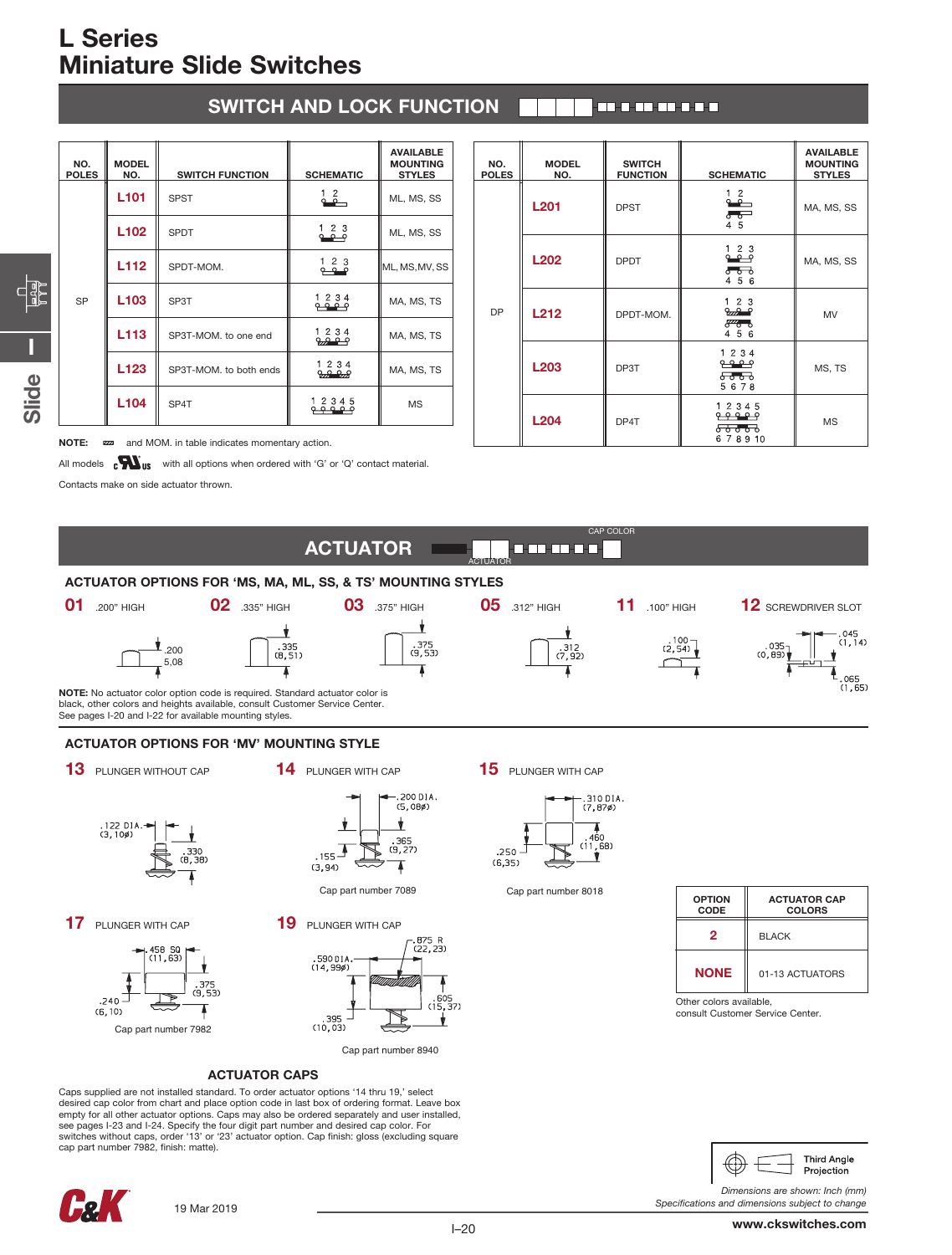#### **DETENT CONTRACTOR**

### 1 WITH DETENT

Standard with all maintained models: L101, L102, L103, L104, L113, L201, L202, L203 and L204.

### 2 **WITHOUT DETENT**

Standard with all momentary models: L112, L123, and L212.

#### MOUNTING STYLE **FOR DEAL** n an an



.221 TYP (5,61)

#### AVAILABLE WITH:

Models: L101, L102, L112, L103, L113 L123, L201, L202, L203, L104 and L204<br>**Terminations:** 02, 06, 10 and 12 Actuators: 01, 02, 03, 05, 11 and 12

#### PC MOUNTING

.225 TYP (5,70)

For mounting information, see TERMINATIONS section, page I-23.



DP3T

L203011MS02Q

**I**

**FEP** 

<u>လူ</u> **e**

PC THRU-HOLE, 3 POSITION MODELS

 $(3,18)$ 



PC THRU HOLE, 4 POSITION MODELS



MA RIGHT ANGLE, PC THRU-HOLE



RIGHT ANGLE, PC, SP-3 POSITION MODELS



### AVAILABLE WITH:

Models: L103, L201, L202, L113 and L123 Terminations: 04 Actuators: 02 and 12

#### PC MOUNTING

For mounting information, see TERMINATIONS section, page I-23.



L202021MA04Q Horizontal Actuation DPDT



*Dimensions are shown: Inches (mm) Specifications and dimensions subject to change*

Hol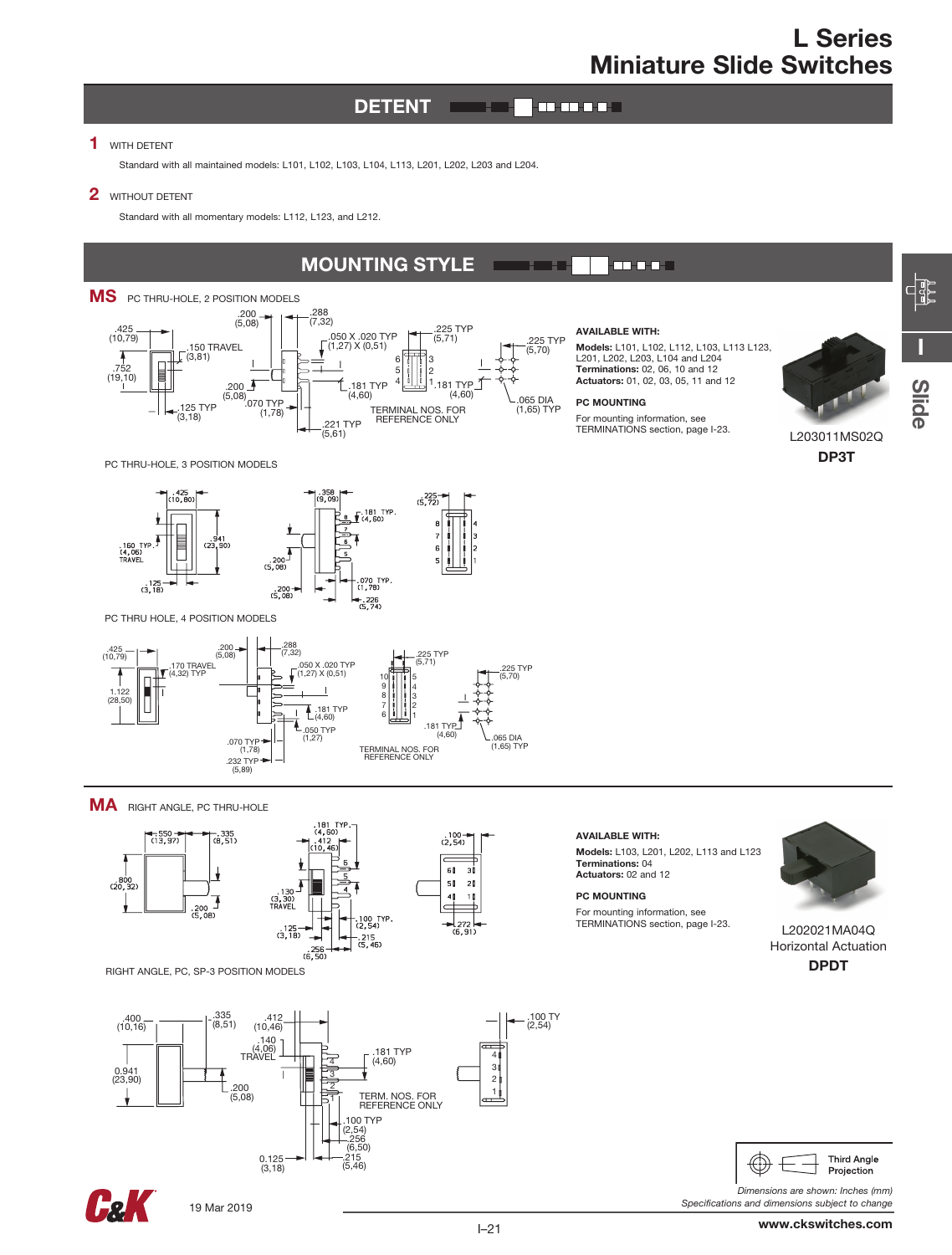#### MOUNTING STYLE an an I







 $(2, 54)$ В  $\overline{z}$ 

AVAILABLE WITH: Models: L101, L102, L112 Terminations: 04 Actuators: 01, 02, 05, 11 and 12 PC MOUNTING

For mounting information, see TERMINATIONS section, page I-23.



L102021ML04Q Horizontal Actuation SPDT

**MV** RIGHT ANGLE, PC THRU-HOLE

**I**

 $\begin{matrix} \begin{matrix} 1 \\ 1 \end{matrix} \end{matrix}$ 

**Slide**



Models: L112 and L212

Terminations: 02, 06, 10 and 12 Actuators: 13 thru 19



 $.225$ <br>(5,72)

6 5 4

3 2 1

⌒

Ò |ů

ф |¢

◠

For mounting information, see TERMINATIONS section, page I-23.



L212132MV02Q DPDT

### SS PANEL WITH MOUNTING EARS







AVAILABLE WITH:

Models: L101, L102, L112, L201 and L202 Terminations: 01, 02, 03, 06, 10, 12 Actuators: 01, 02, 03, 05, 11 and 12

**TS** PANEL WITH INTEGRAL MOUNTING EARS



L203011TS03Q DP3T



 $.150 \text{ }^{\bigtriangleup}$ (3,81) TRAVEL









AVAILABLE WITH:

Models: L103, L113, L123 and L203 Terminations: 01, 02, 03, 06, 10, 12 Actuators: 01, 02, 03, 05, 11 and 12



*Dimensions are shown: Inch (mm) Specifications and dimensions subject to change*

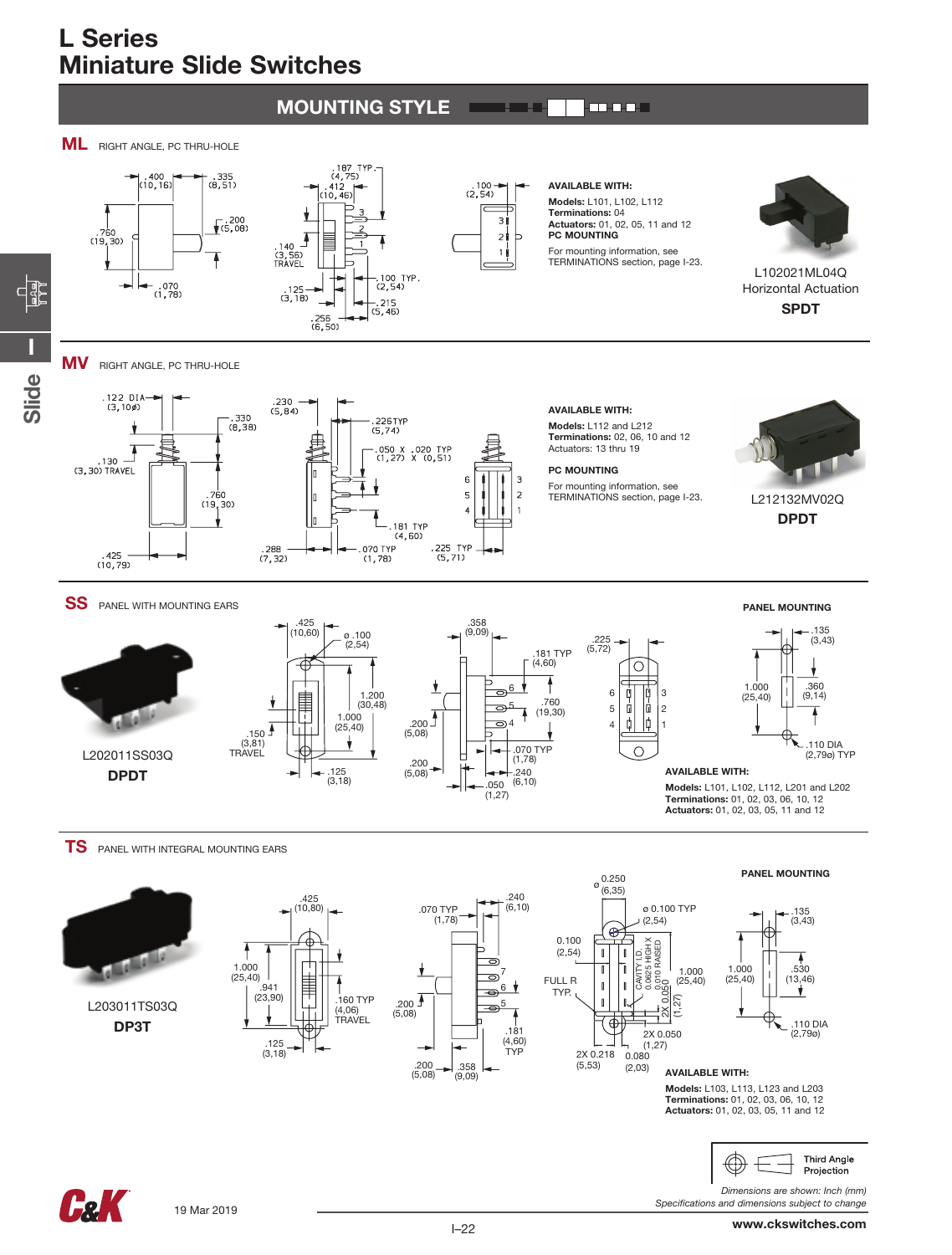**I**

<u>လူ</u> **e**



| в | GOLD <sup>1</sup>                       | LOW LEVEL/DRY<br><b>CIRCUIT</b>   | 0.4 VA MAX, @20 V AC OR DC max.                                                                                                                                                                                                                  |
|---|-----------------------------------------|-----------------------------------|--------------------------------------------------------------------------------------------------------------------------------------------------------------------------------------------------------------------------------------------------|
|   | SII VFR 2                               | <b>POWER</b>                      | LX0X, LX1X MODELS: 4 AMPS @ 125 V AC or 28 V DC: 2 AMPS @ 250 V AC:<br>0.5 AMP @ 125 V DC (UL).<br>LX6X MODELS: 4 AMPS @ 125 V AC or 28 V DC: 2 AMPS @ 250 V AC<br>(UL).                                                                         |
| G | <b>GOLD OVER</b><br>SILVER <sup>3</sup> | LOW LEVEL/DRY<br>CIRCUIT OR POWER | LX0X, LX1X MODELS: 0.4 VA MAX, @ 20 V AC or DC MAX, or 4 AMPS @<br>125 V AC or 28 V DC; 2 AMPS @ 250 V AC; 0.5 AMP @ 125 V DC (UL).<br>LX6X MODELS: 0.4 VA MAX. @ 20 V AC or DC MAX. or 4 AMPS @ 125 V AC or<br>28 V DC: 2 AMPS @ 250 V AC (UL). |

\* Note: See Technical Data section of this catalog for RoHS compliant and compatible definitions and specifications.

1 CONTACTS & TERMINALS: Copper, with gold plate over nickel plate.

2 CONTACTS & TERMINALS: Copper, silver plated (standard with all termination options).

3 CONTACTS & TERMINALS: Copper, with gold plate over nickel plate over silver plate.

NOTE: Any models supplied with B, Q or G contact material are RoHS compliant.

All models  $\mathbf{c}\mathbf{W}_{\text{us}}$  with all options when ordered with 'G' or 'Q' contact material.

NOTE: 'G' contact material is equivalent to both 'B' and 'Q' contact materials.

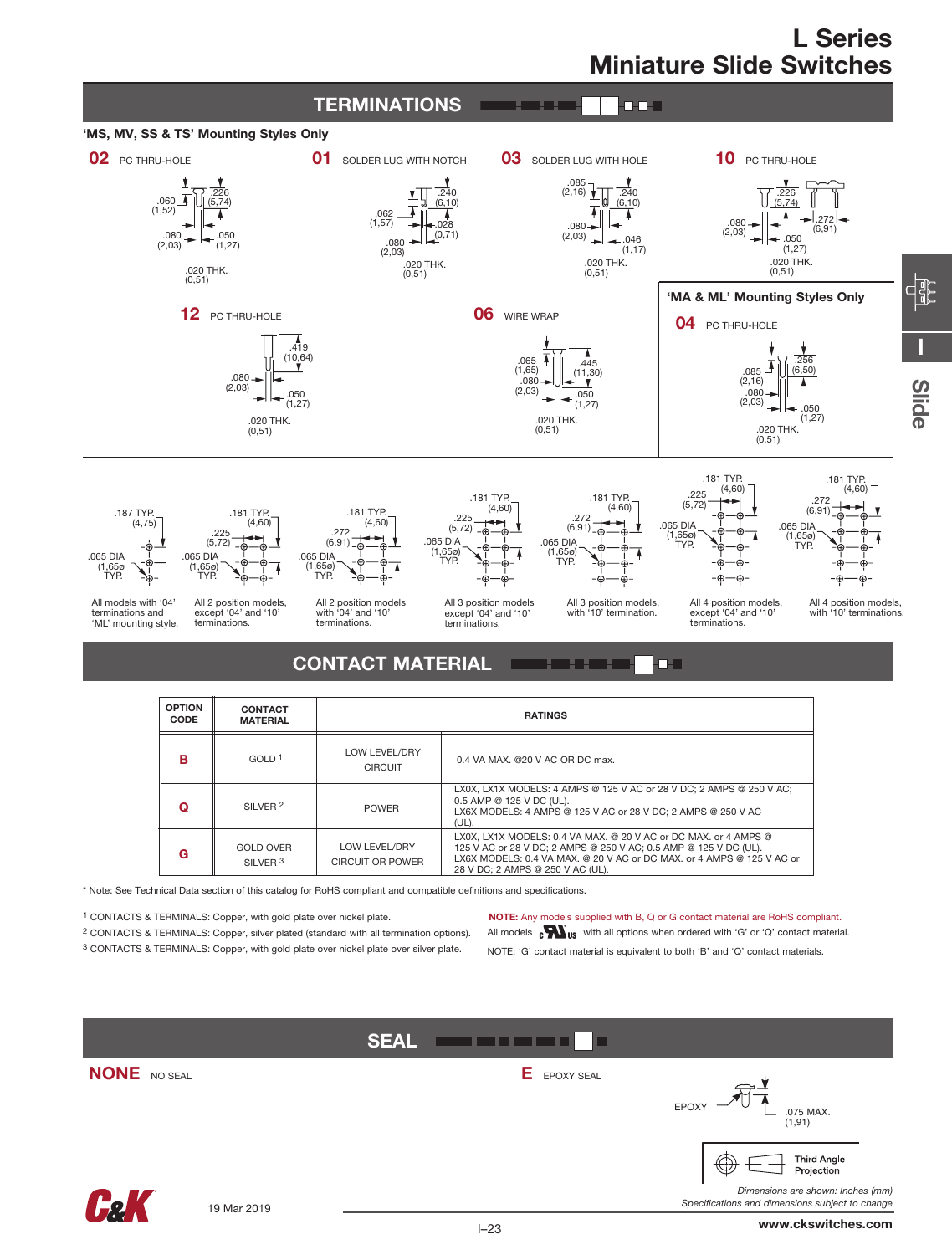



*Dimensions are shown: Inch (mm) Specifications and dimensions subject to change*

**FeK** 

I–24